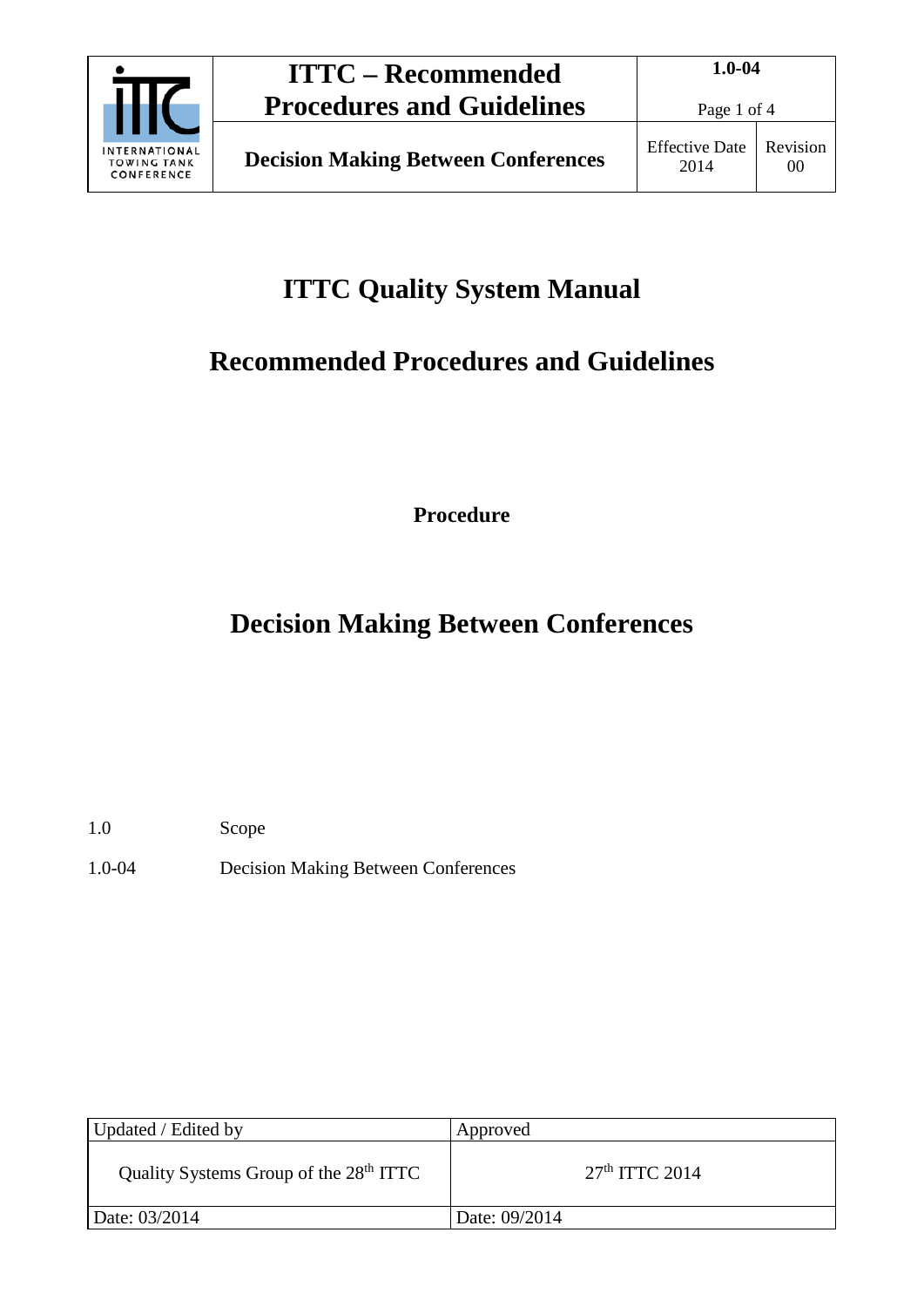

### **Table of Contents**

- **1. PURPOSE [..............................................3](#page-2-0)**
- **2. [DEFINITIONS.......................................3](#page-2-1)**
- **3. [UNANIMOUS AGREEMENT.............3](#page-2-2)**
- **4. DISAGREEMENT [................................3](#page-2-3)**

|  | 5. RECORDING AND REPORTING OF      |
|--|------------------------------------|
|  | 5.1 Executive Committee meetings 4 |
|  |                                    |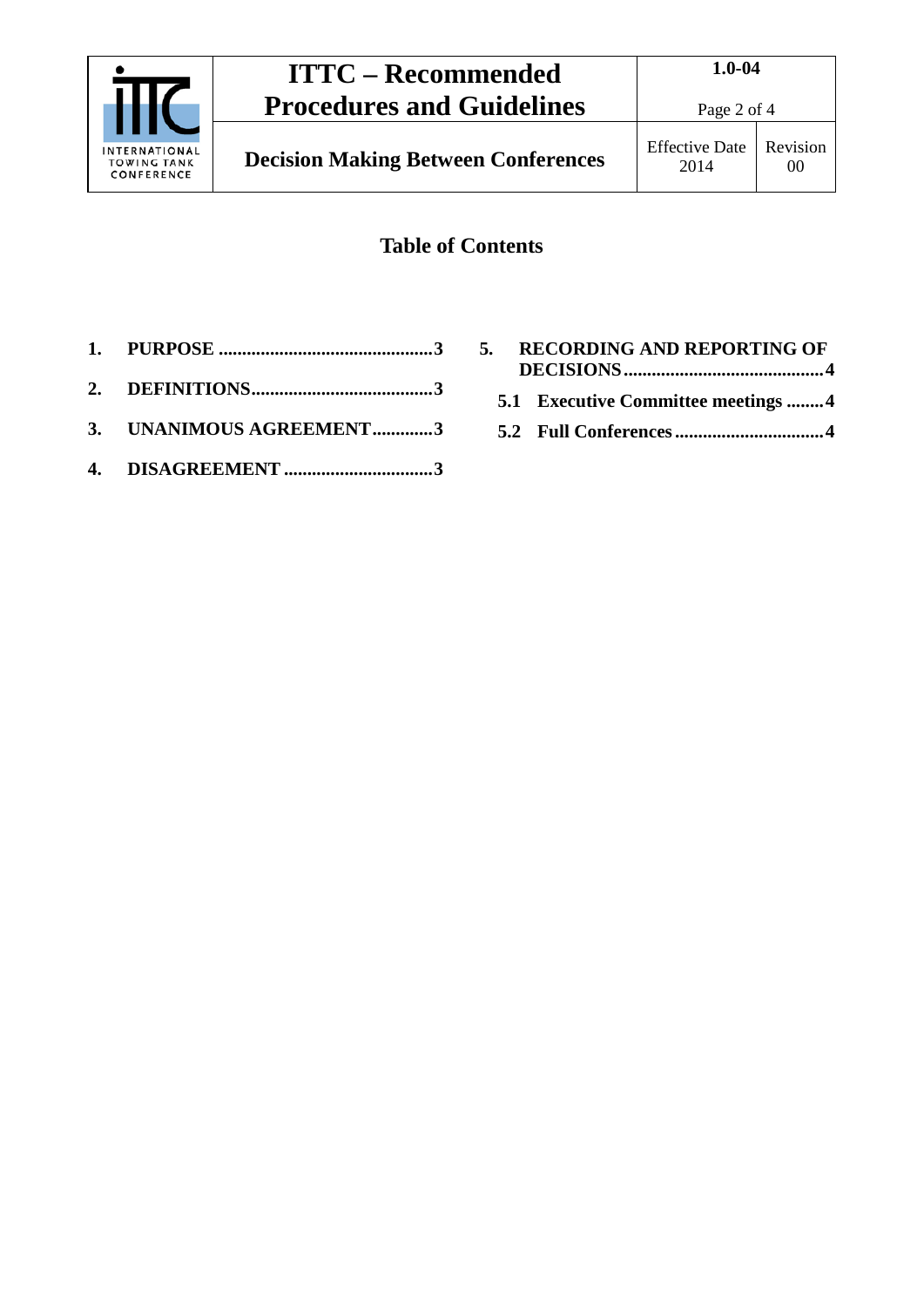

#### **Decision making between Conferences**

#### <span id="page-2-0"></span>**1. PURPOSE**

The Full Conference is the highest authority of the ITTC and responsible for all policies and technical matters. The Executive Committee represents ITTC between Conferences. The close cooperation with external bodies such as IMO and ISO has demonstrated the need for the Executive Committee being able to make decisions on policy and/or technical matters between Conferences. The purpose of the present document is to establish a formal procedure for making such decisions.

Two situations are envisaged, viz.

- Unanimous Agreement: The Executive Committee members eligible to vote agree unanimously to the proposed decision and are supported by a majority of the Advisory Council members.
- Disagreement: No unanimous agreement is reached among the Executive Committee members eligible to vote or support is not obtained from a majority of the Advisory Council.

#### <span id="page-2-1"></span>**2. DEFINITIONS**

ISSUE - means an issue that may arise at any level of the ITTC (TC, AC, EC) and has either of the following characteristics:

• A communication with a third party/organization on ITTC's policies, attitude, position or professional opinion on matters which may have a bearing on ITTC's image, credibility, independence or may have legal or financial implications

- Has a short time frame (in the sense that it is shorter than the committee life span and the Rules based decision processes)
- A situation which cannot be solved unanimously

Whenever in doubt, any member of a technical committee, the Advisory Council or the Executive Committee can always address the Executive Committee for an evaluation whether a given subject shall be treated as an ISSUE.

CORRESPONDENCE - shall as regards this procedure always be by e-mail. It shall include:

- A clear indication of the type of response required
- A clear indication of the deadline for the response (a typical time frame shall be two weeks)

VOTES - can be given as YES, NO and AB-STAIN. Decision will be made by simple majority according to the ITTC Rules.

#### <span id="page-2-2"></span>**3. UNANIMOUS AGREEMENT**

In case a unanimous agreement is reached among the Executive Committee members eligible to vote and the support is obtained by a majority of the Advisory Council members, the decision is executed.

#### <span id="page-2-3"></span>**4. DISAGREEMENT**

In case a unanimous agreement is not reached, a task force shall be established, comprising

• Advisory Council Chairman